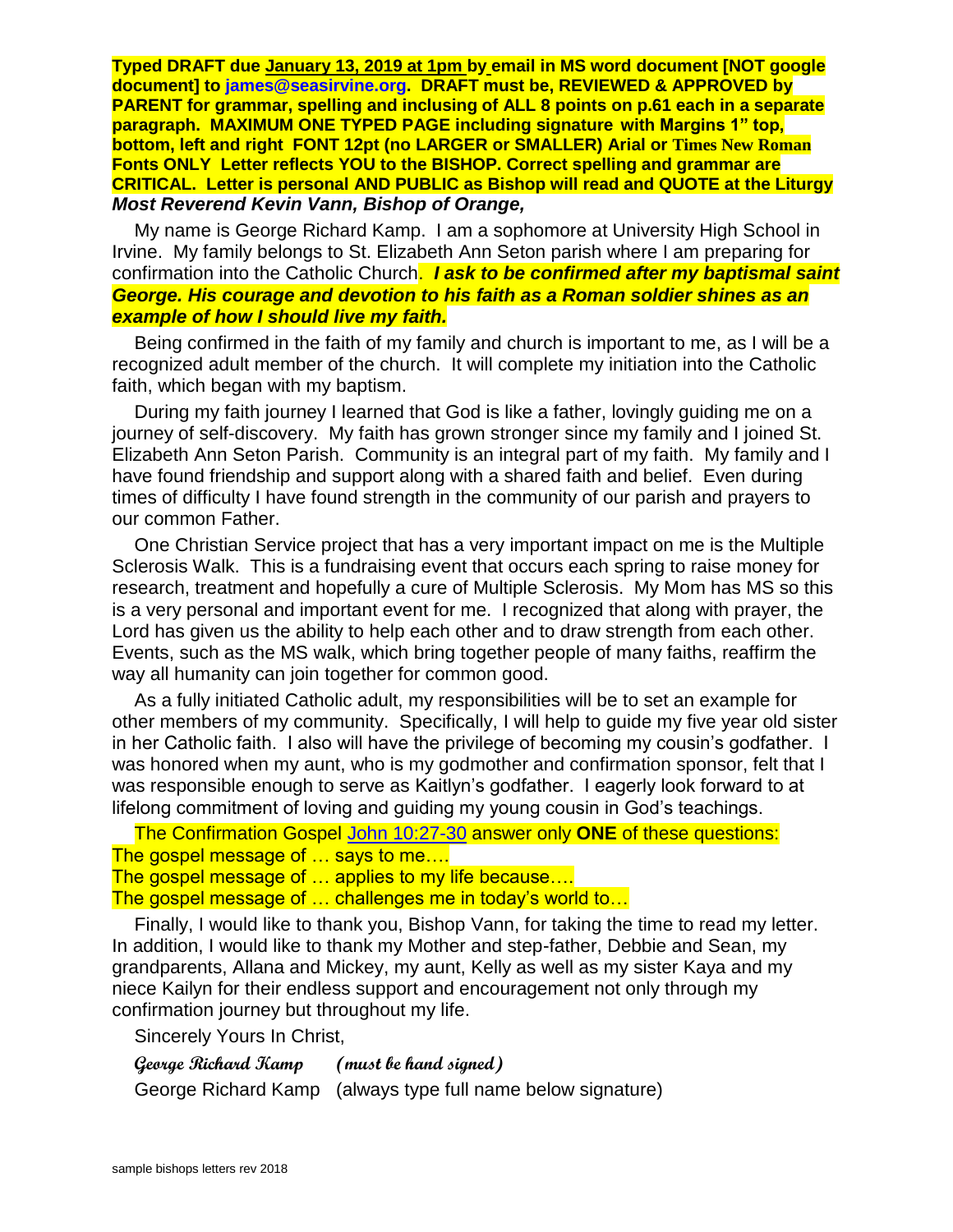**Typed DRAFT due January 13, 2019 at 1pm by email in MS word document [NOT google document] to [james@seasirvine.org.](mailto:james@seasirvine.org) DRAFT must be, REVIEWED & APPROVED by PARENT for grammar, spelling and inclusing of ALL 8 points on p.61 each in a separate paragraph. MAXIMUM ONE TYPED PAGE including signature with Margins 1" top, bottom, left and right FONT 12pt (no LARGER or SMALLER) Arial or Times New Roman Fonts ONLY Letter reflects YOU to the BISHOP. Correct spelling and grammar are CRITICAL. Letter is personal AND PUBLIC as Bishop will read and QUOTE at the Liturgy** *Most Reverend Kevin Vann, Bishop of Orange,*

My name is Katherine Marie Smith, and I am a tenth grader at Woodbridge High School. My parish is St. Elizabeth Ann Seton in Irvine. *I request to be confirmed after my baptismal saint Katherine Drexel. She founded the Sisters of the Blessed Sacrament for Indians and African-Americans to guide their spiritual well-being. Her example helps me talk about my faith.*

I desire to be confirmed into the Catholic Faith of my parish because it is a step of devotion that will bring my closer to God. This Sacrament of Initiation is very special because as a candidate, I get to choose to continue the growth that started from the day I was baptized.

During my journey I learned more about the stories in the Bible and what they mean in my life. I fell more confident in my knowledge of my Catholic faith. I also was blessed through my participation in our parish's annual youth retreat. This get away helped me feel closer to God, and also helped me work on my personal relationship with God through other people's stories and services. It was a wonderful experience that I would like to share with everyone. That is why I am participating in it again this year as a leader-in-training.

One Christian Service project that had an important impact on me was the Christmas tree deliveries. I really enjoyed this project because it allowed me to touch people in a special and rewarding way. The nursing home residents waited with great joy to see our smiling faces and hear out out-of-tune Christmas carols. The ability to reach people in such a profound way with such a small effort was a blessing. This experience allowed me to take a step back and thank God for everything he has blessed me with in my life.

As a fully initiated Catholic Adult, my responsibilities will be to go to church and practice my religion more maturely. This includes, learning more about my faith, continuing to read the Bible and participating in Christian service projects on my own time after I have completed my Confirmation journey.

```
The Confirmation Gospel John 10:27-30 answer only ONE of these questions: 
The gospel message of … says to me…. 
The gospel message of … applies to my life because…. 
The gospel message of … challenges me in today's world to…
```
Thank you Bishop Vann, for taking time to read my letter. I would also like to thank my confirmation leaders, John and Jeff for helping me understand my faith, my sponsor, Lori Smith, for listening to me and my dad, Brian, who has always been a great Catholic role model to me. God bless you.

Sincerely Yours In Christ,

**Kathleen Marie Smith (must be hand signed)**

Kathleen Marie Smith (always type full name below signature)